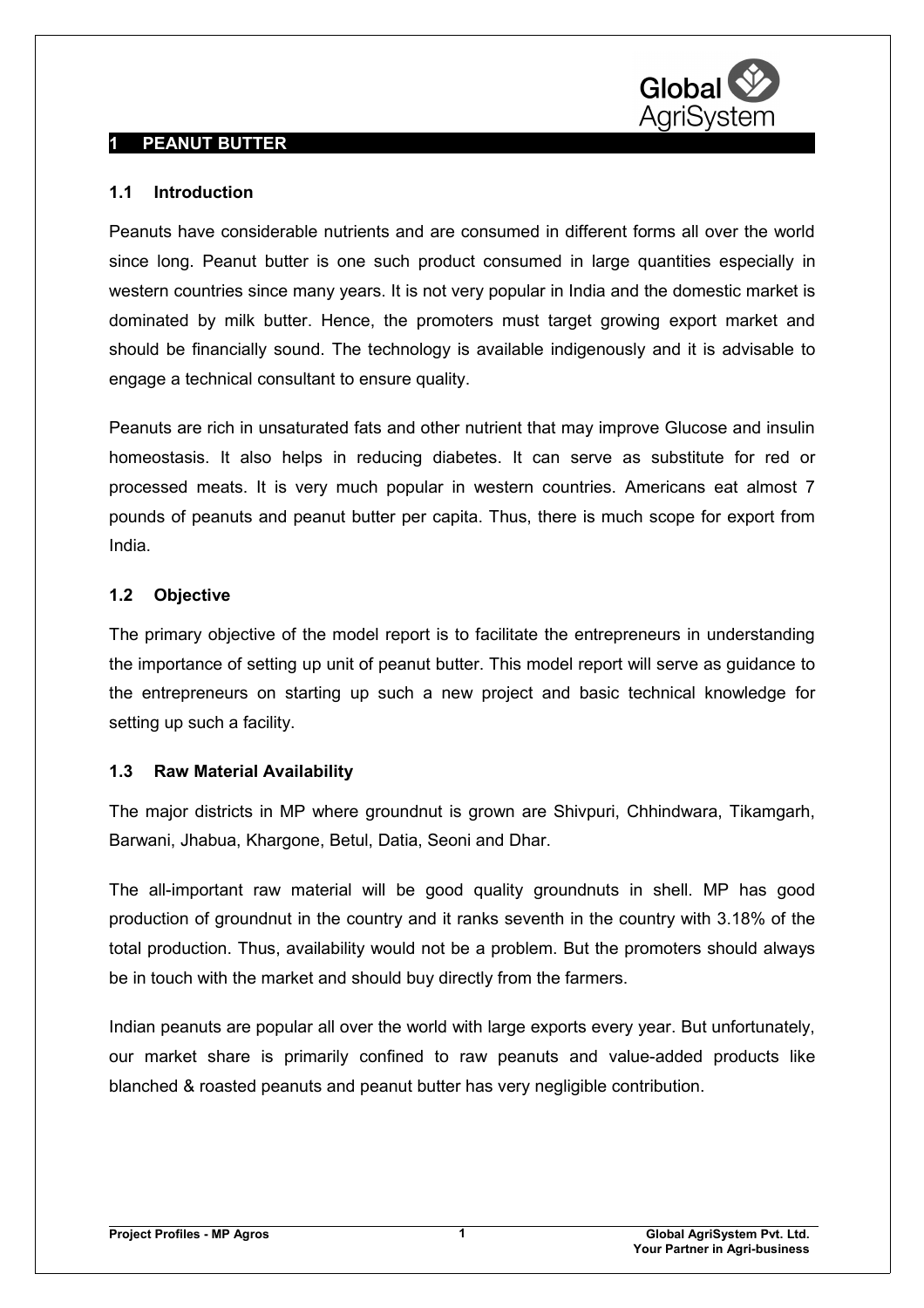

## **1.4 Market Opportunities**

Indian peanuts are popular all over the world with large exports every year. But unfortunately, our market share is primarily confined to raw peanuts and value-added products like blanched & roasted peanuts or peanut butter have very negligible contribution. Consumption of peanut butter is yet to pick up in the country and the project must concentrate on foreign buyers. Peanut butter is very popular in the USA, the UK, Holland, Australia, New Zealand, South Africa, South East Asian and Gulf countries. These are all very large and growing markets and can be tapped as majority of them import substantial quantity. There must be very strict quality control. Around 80% of sale has to be by way of exports and the promoters may like to have registration as an Export Oriented Unit (EOU).

Though India is world's largest producer of peanuts, however, manufacturing of peanut butter is not a significant activity. There may be one or two units in India which manufacture peanut butter on medium scale. No large scale unit is still established in the country. The two major hurdles are 1) peanut butter is not accepted product on mass basis in India because of its nutty flavour and, 2) huge capital investment required in setting up the unit. However, in view of liberalization in industrial policy of India, it is now right time to set up such units to eat lucrative export revenue.

Looking to growing health consciousness for low calorie and high protein food, the consumption and uses of peanut butter is bound to increase in the coming decade.

## **1.5 Project description**

## **1.5.1 Applications**

Peanut butter is an ideal substitute for milk butter. It is a low calorie, high protein product. Compared to milk butter, its price is very competitive. But it has not yet become popular in our country and is rarely used by individual consumers.

Peanut butter is most commonly used in sandwiches and as a spread. It is widely used in bakeries and confectioneries. Other uses are in cookies, frosting, cakes, salads, salad dressing, cupcakes, pies, stuffed celery, muffins, biscuits, apples, soup, peanut butter rolls, brownies, vegetable sauces, corn bread, meat loaf, boiled custard, sweet potatoes etc. It is also used in ice-cream and in chocolates. It is also used as table butter in USA and other western countries as being low in calories compared to butter milk.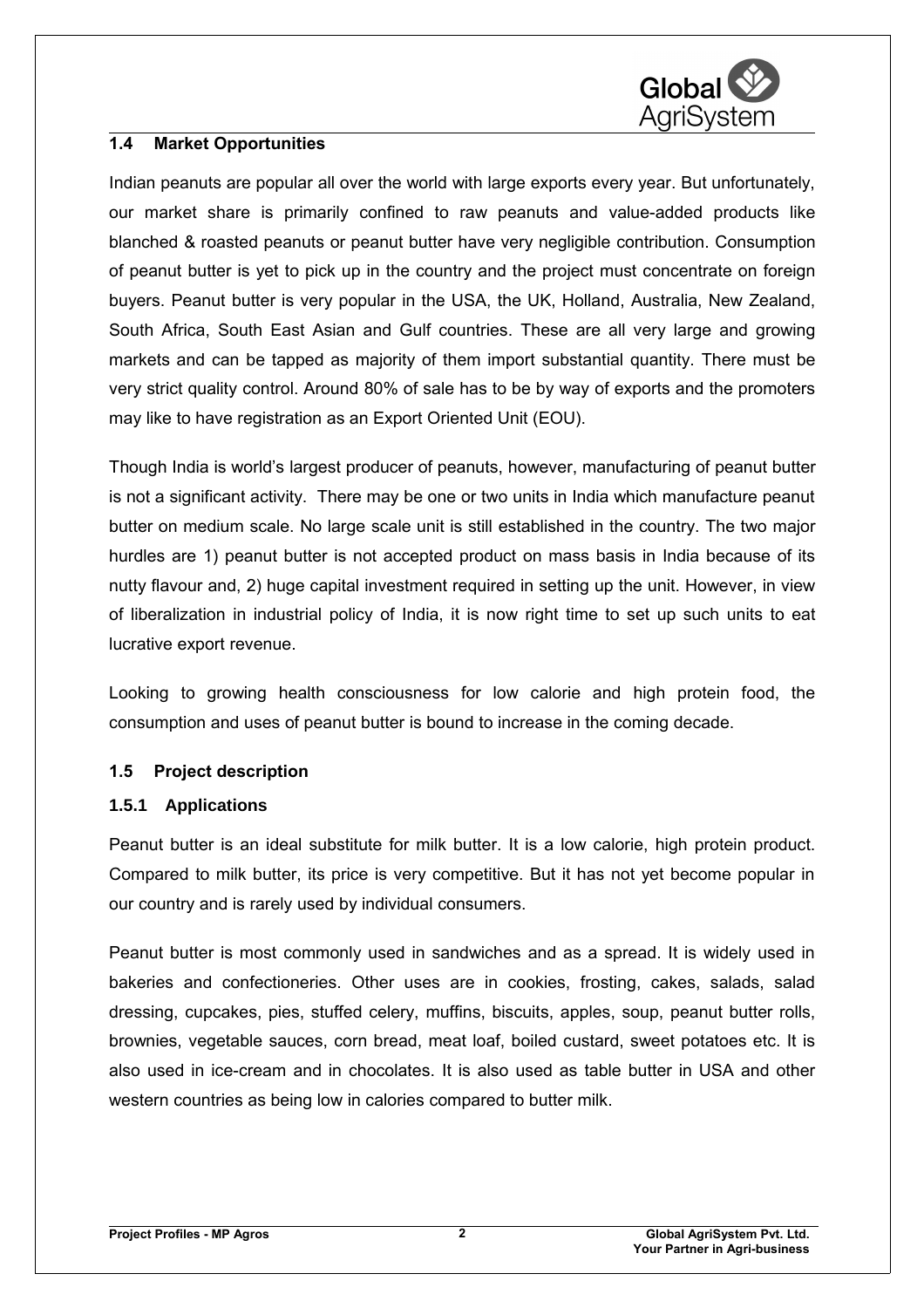

## **1.5.2 Critical factors for success and achieving better quality**

- Variety and quality of whole peanuts play important role in producing peanut butter of superior quality.
- Operations such as blanching, roasting and high- pressure pressing of peanuts have predominant effects on producing peanut butter of better quality and consistency
- Proportion and quality of other ingredients added in the peanut butter also contribute making butter for better taste and aroma.
- It is necessary to produce peanut butter strictly confirming to the standards as per international specifications and consumer demand.
- Right selection of technology and equipments play key role in overall success of the project.
- It is necessary to either having a tie up or buy back arrangement before venturing into this project.

## **1.5.3 Capacity of the Project**

The rated capacity for the peanut processing unit is 1350 MT per annum.

## **1.5.4 Manufacturing process**

It is possible to buy raw peanuts instead of shelled peanuts or peanut pods. But it is advisable to install groundnut shelling plant to ensure quality of the all-important input which determines the ultimate quality of butter. The manufacturing process is briefly described hereunder.

## **1.6 Groundnut Pre-cleaning & Shelling**

Good quality groundnut pods are sorted out and de-stoned before shelling them in openers.

## **1.7 Peanut Grading**

Shelled peanuts are graded according to sizes to ensure only big or bold peanuts are taken up for process.

# **1.8 Peanut Roasting & Blanching**

This is a critical stage. Roasting is done at around 160O C for 40-60 minutes depending upon the moisture contents. Roasting reduces water contents to around 1% which increases the shelf life of peanuts and helps develop flavor. After roasting, peanuts are cooled and then blanched (removal of outer red skin). After blanching each peanut is inspected to remove discolored (grey or black) nuts.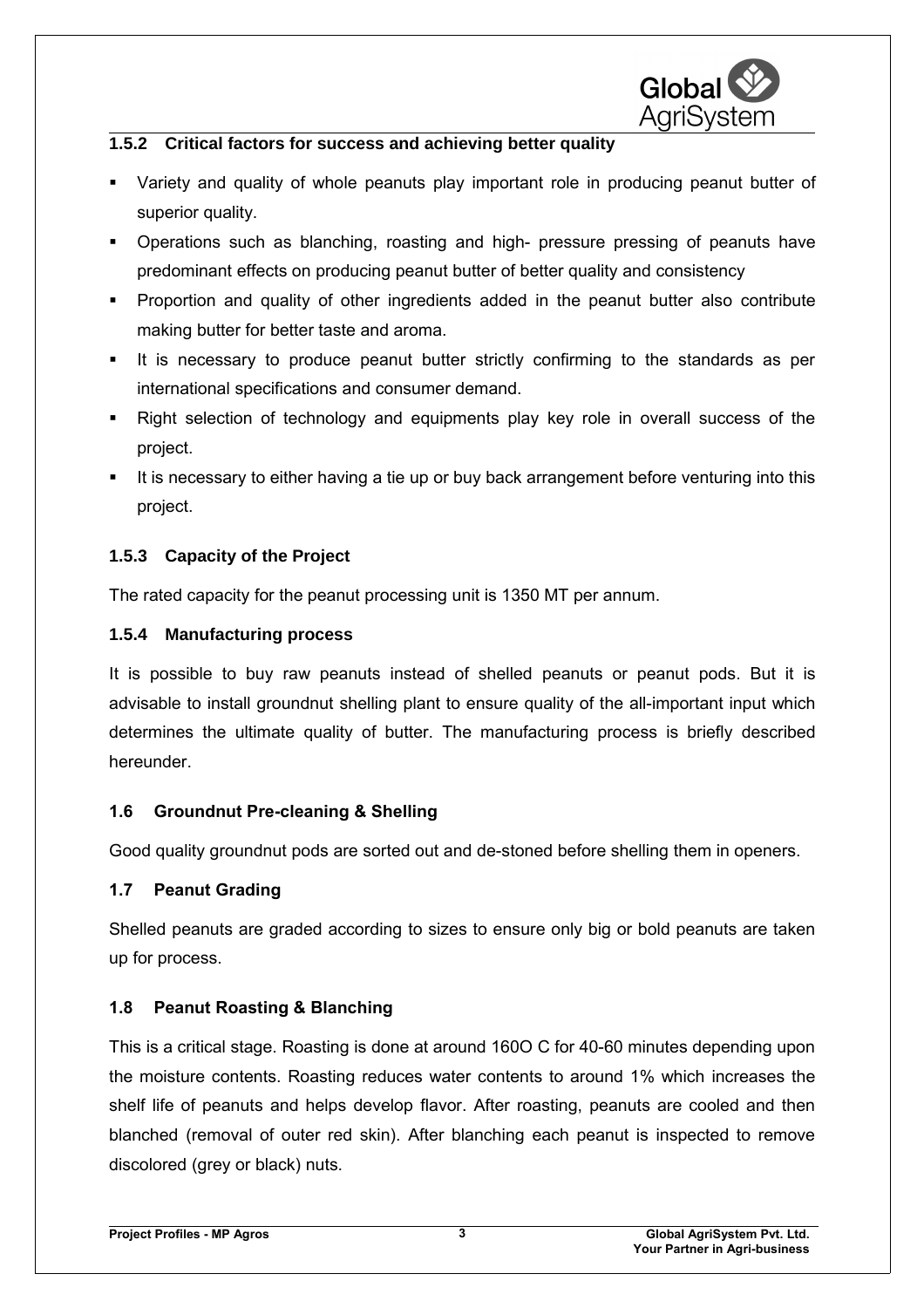

## **1.9 Grinding**

Peanuts are then ground in peanut butter mill in two stages to produce fine and creamy butter. The outlet temperature is around 65-75OC. All ingredients like salt, sugar and stabilizers are added during this process.

## **1.10 De-aeration**

Air is incorporated into peanut butter during milling and subsequently it is removed in a vacuum.

## **1.11 Cooling**

A scraped surface heat exchanger is used for cooling. The outlet temperature depends upon the type of stabiliser used.

## **1.12 Filling and Packing**

Peanut butter is filled in Pet Jars or metal drums as per the instructions of the buyer. Immediately after filling, the jars are vibrated to remove any remaining air bubbles. After keeping jars or drums for around 35-40 hours at around 20OC, the peanut butter sets completely and can be dispatched.

Recovery from groundnut shells or pods is 55% HPS groundnuts, 22% husk and balance 23% are splits or kapchi. Roasting of peanuts and removal of discoloured peanuts, results in further waste/loss of 5%. The process flow chart is as under:

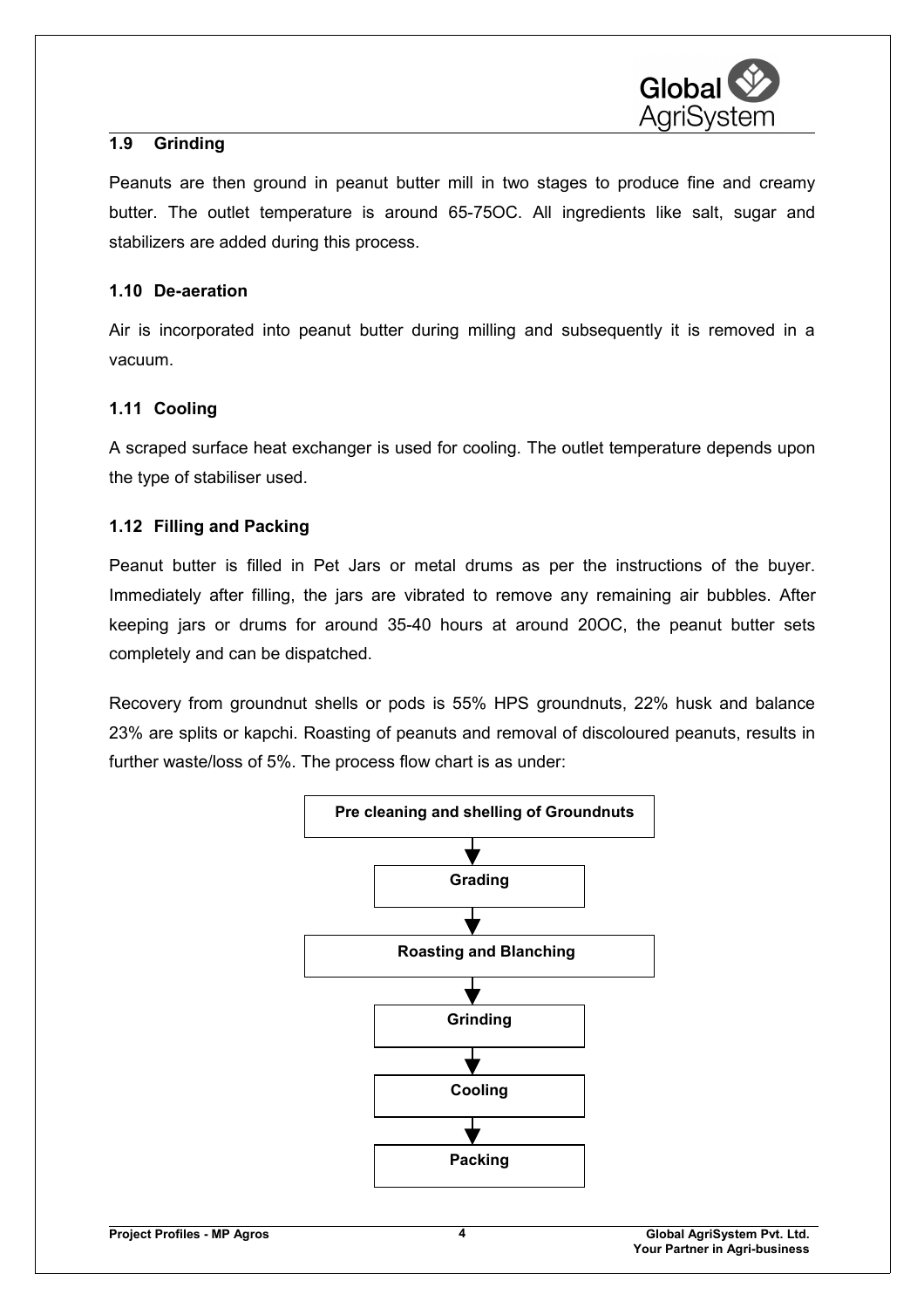

## **1.13 Project component and cost**

Major components of the projects and their costs are described in the table hereunder:

| <b>PARTICULARS</b>                  | <b>Unit</b> | Qty   | <b>Cost/unit</b> | <b>Total</b> |
|-------------------------------------|-------------|-------|------------------|--------------|
| <b>LAND &amp; BUILDING</b>          |             |       |                  | 39.95        |
| Land                                | SqM         | 1,000 | 250.00           | 2.50         |
| <b>Land Development</b>             |             |       |                  |              |
| Land Area                           |             | 1,000 | 500.00           | 5.00         |
| <b>Building</b>                     |             |       |                  |              |
| <b>Production Block</b>             |             |       |                  |              |
| Storage of Raw Material             | SqM         | 240   | 5,000.00         | 12.00        |
| Administrative block                | SqM         | 100   | 5,000.00         | 5.00         |
| Decorticating Unit                  | SqM         | 50    | 5,000.00         | 2.50         |
| <b>Processing Unit</b>              | SqM         | 100   | 5,000.00         | 5.00         |
| Packageing Unit                     | SqM         | 50    | 5,000.00         | 2.50         |
| <b>Storage For Finished Product</b> | SqM         | 50    | 5,000.00         | 2.50         |
| Contingencies                       |             | 10%   |                  | 2.95         |
| <b>PLANT &amp; MACHINERY</b>        |             |       |                  | 660.00       |
| Plant & Machinery                   | <b>LS</b>   | 1     | 55,000,000       | 550.00       |
| Contingencies                       |             | 20%   |                  | 110.00       |
| <b>MISCELLANEOUS FIXED ASSETS</b>   |             |       |                  | 43.20        |
| <b>Furniture and Fixture</b>        | LS          | 1     | 700,000          | 7.00         |
| Vehicles-Delivery LCV               | <b>No</b>   | 1     | 600,000          | 6.00         |
| <b>Weighing Scale</b>               | <b>No</b>   | 1     | 500,000          | 5.00         |
| DG Set                              | <b>No</b>   | 1     | 800,000          | 8.00         |
| <b>Others</b>                       | LS          | 1     | 1,000,000        | 10.00        |
| Contingencies                       |             | 20%   |                  | 7.20         |
| <b>PRE-OPERATIVE EXPENSES</b>       |             |       |                  | 51.51        |
| Establishment                       |             | 1     | 1,880,000        | 18.80        |
| Preoperative Interest               |             | 1     | 2,070,600        | 20.71        |
| <b>Security Deposits</b>            |             | 1     | 1,200,000        | 12.00        |
| <b>TOTAL</b>                        |             |       |                  | 794.66       |

## **1.14 Plant and Machinery**

The main plant and machinery equipments required for this project are Storage silos for whole groundnuts, pneumatic conveying system, nut huller and cleaner, destoner, sorting cylinders, vibrating sieve, steam roaster blanching unit, electronic colour sorter, hydraulic press, colloid mill, triple roller refining mill, material handling equipment, butter pasteurizer, automatic packaging machine. The total ost assumed is around Rs. 660 lakhs.

## **1.15 Building**

The building development and construction will cost around Rs. 32.45 lakhs.

## **1.16 Miscellaneous Assets**

A provision of Rs. 43.22 lakhs would take care of other items like furniture and fixtures, storage facilities, packing tables etc.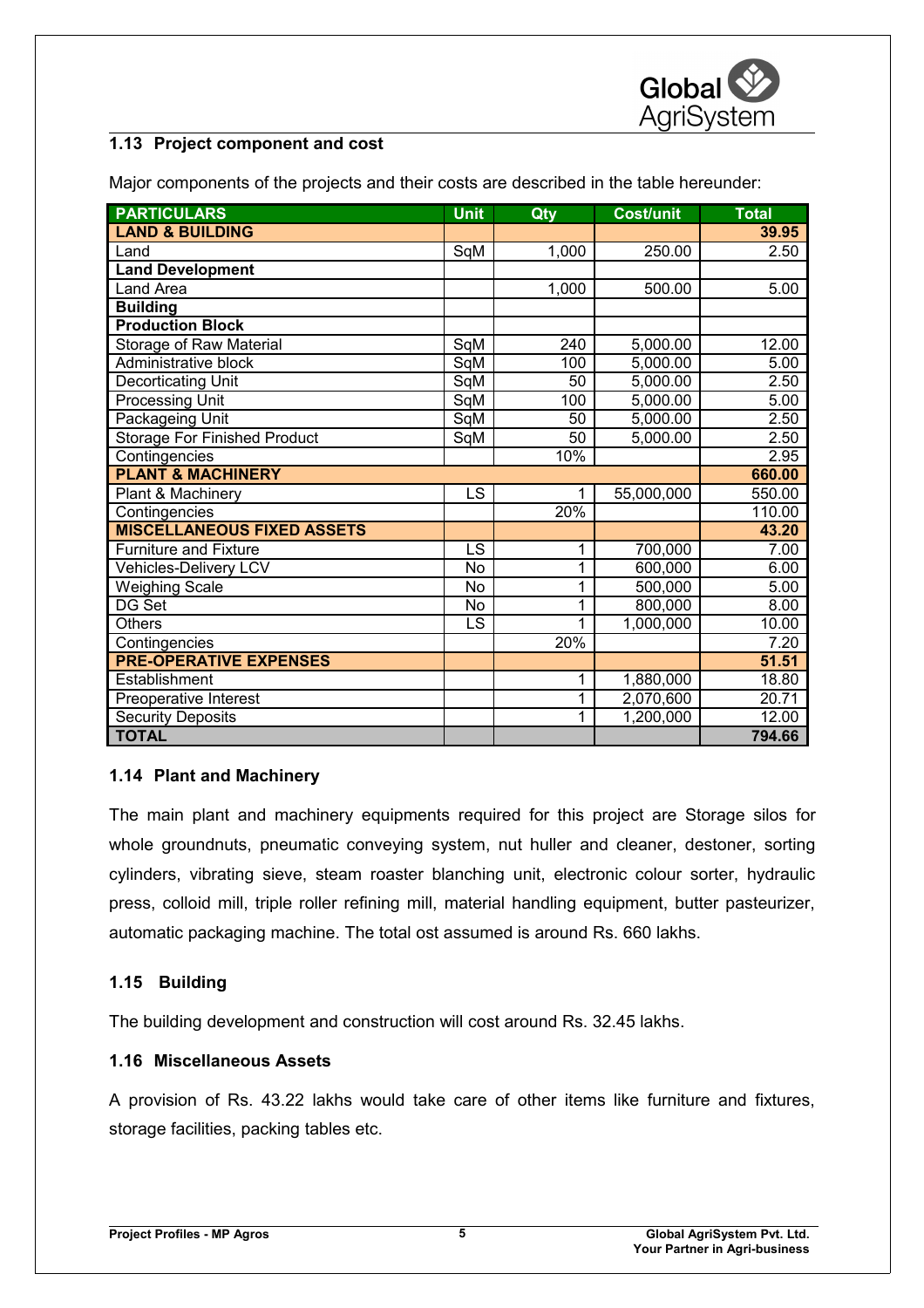

## **1.17 Preliminary & Pre-operative Expenses**

There will be many pre-production expenses like registration, administrative and traveling charges, interest during implementation, trial run expenses etc. for which a provision of Rs. 51.51 is made.

## **1.18 Working Capital Assessment**

| <b>ITEMS</b>                    | Year 1 | <b>Year 3</b> | Year 5 |
|---------------------------------|--------|---------------|--------|
| STOCK OF RAW MATERIAL & PACKING |        |               |        |
| <b>MATERIAL</b>                 | 33.06  | 55.11         | 55.11  |
| <b>SUNDRY DEBTORS</b>           | 101.25 | 168.75        | 168.75 |
| <b>TOTAL</b>                    | 134.31 | 223.86        | 223.86 |
| <b>MARGIN</b>                   | 33.58  | 55.96         | 55.96  |
| <b>MPBF</b>                     | 100.74 | 167.89        | 167.89 |
| <b>INTEREST ON WC</b>           | 11.08  | 18.47         | 18.47  |

## **1.19 Means of Finance**

| <b>EQUITY CAPITAL</b>             |     |        | 43.96% | 364.12 |
|-----------------------------------|-----|--------|--------|--------|
| <b>MOFPI SUBSIDY</b>              | 25% | 50.00  | 6.04%  | 50.00  |
| <b>TERM LOAN</b>                  |     |        |        |        |
| FINANANCIAL INSTITUTIONS          |     | 10.00% | 50.00% | 414.12 |
| -Payable half yearly Installments | 10  | 41.40  |        |        |
| <b>TOTAL</b>                      |     |        | 100%   | 828.23 |

## **1.20 Cash flow statement**

| <b>PARTICULARS</b>             | Year 1                   | Year 3                   | Year 5 | Year 7 |
|--------------------------------|--------------------------|--------------------------|--------|--------|
| <b>SOURCES OF FUNDS</b>        |                          |                          |        |        |
| <b>EQUITY CAPITAL</b>          | $\overline{\phantom{0}}$ | $\overline{\phantom{0}}$ |        |        |
| <b>SUBSIDY</b>                 |                          |                          |        |        |
| <b>NET PROFIT</b>              | 40.73                    | 169.18                   | 164.97 | 164.73 |
| (INTEREST ADDED BACK)          |                          |                          |        |        |
| <b>DEPRECIATION</b>            | 72.50                    | 72.50                    | 72.50  | 72.50  |
| PRELIMINARY EXP.W/O            | 7.36                     | 7.36                     | 7.36   | 7.36   |
| <b>INCREASE IN TERM LOAN</b>   | -                        | -                        | -      |        |
| INCREASE IN BANK BORROWINGS-WC | 100.74                   | 25.18                    |        |        |
| TOTAL                          | 221.32                   | 274.22                   | 244.84 | 244.59 |

## **1.21 Projected balance sheet**

| <b>PARTICULARS</b>        | Year 1 | Year 3 | Year 5   | Year <sub>7</sub> |
|---------------------------|--------|--------|----------|-------------------|
| <b>LIABILITIES</b>        |        |        |          |                   |
| <b>EQUITY CAPITAL</b>     | 364.12 | 364.12 | 364.12   | 364.12            |
| RESERVES & SURPLUS        | 38.23  | 236.43 | 501.84   | 793.82            |
| <b>TERM LOAN</b>          | 372.72 | 207.12 | 41.52    |                   |
| <b>BANK BORROWINGS-WC</b> | 100.74 | 167.89 | 167.89   | 167.89            |
| TOTAL                     | 875.80 | 975.56 | 1,075.37 | 1,325.83          |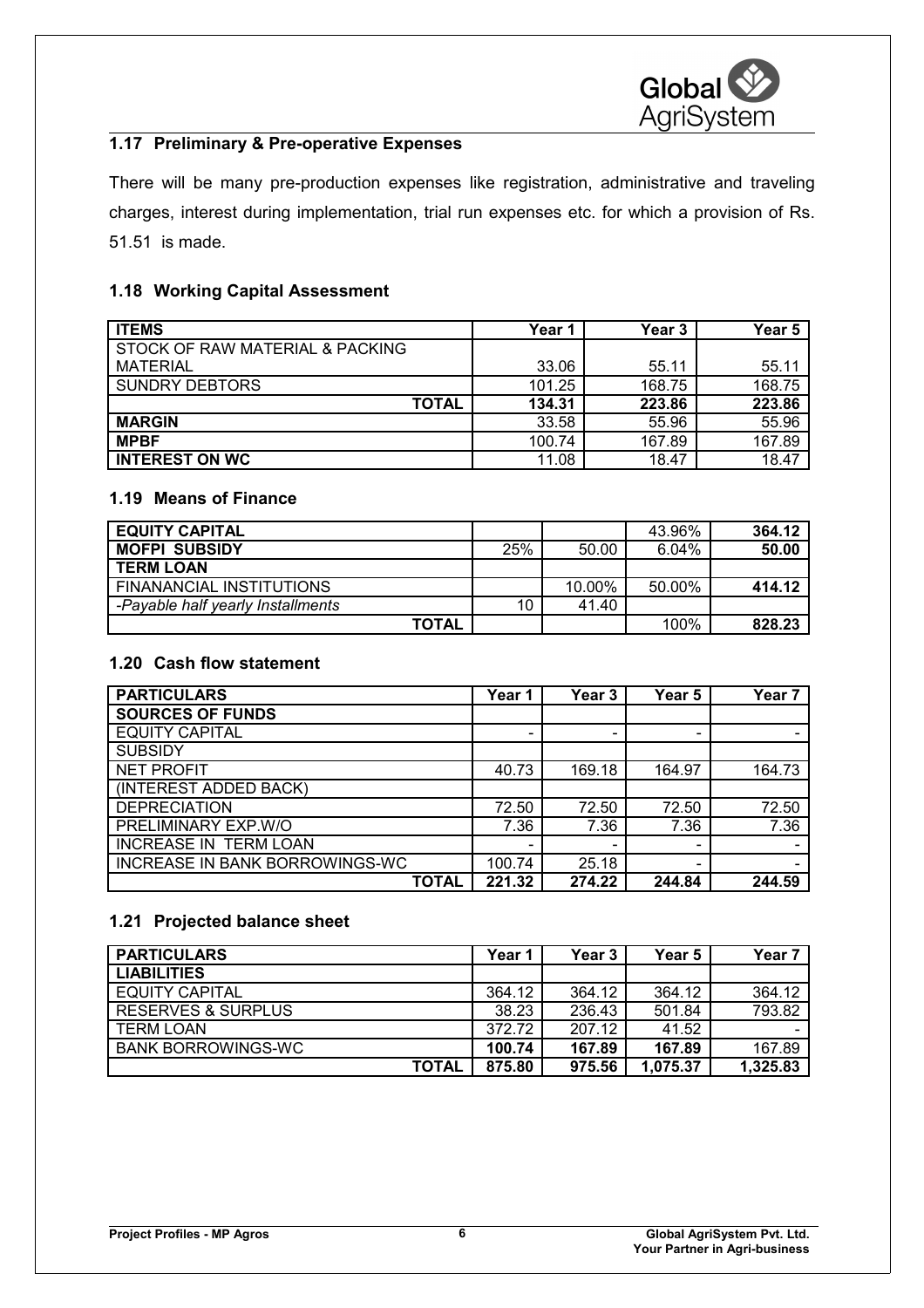## **1.22 Projected profit and loss account**

| <b>PARTICULARS</b>       | Year 1  | Year 3   | Year 5   | Year <sub>7</sub> |
|--------------------------|---------|----------|----------|-------------------|
| <b>INCOME</b>            | 607.50  | 1.012.50 | 1,012.50 | 1,012.50          |
| <b>EXPENDITURE</b>       | 486.91  | 763.46   | 767.66   | 767.91            |
| <b>VARIABLE</b>          | 359.60  | 584.22   | 581.46   | 578.71            |
| <b>FIXED</b>             | 127.31  | 179.24   | 186.20   | 189.20            |
| <b>GROSS PROFIT</b>      | 120.59  | 249.04   | 244.84   | 244.59            |
| <b>PROFIT BEFORE TAX</b> | (11.77) | 123.79   | 136.14   | 146.26            |
| <b>RETAINED PROFIT</b>   | (11.77) | 123.79   | 136.14   | 146.26            |

## **1.23 Key Indicators**

| NET PRESENT VALUE at current Inflation (Rs.in lakhs) | 929.56 |
|------------------------------------------------------|--------|
| INTERNAL RATE OF RETURN %                            | 21.65  |
| AVERAGE DSCR                                         | 2.29   |
| <b>BREAK EVEN POINT %</b>                            | 66.28  |
| PAY BACK PERIOD (YEARS)                              | 4.68   |

#### **1.24 Manpower Requirement**

| <b>PARTICULARS</b>                 | NO. |
|------------------------------------|-----|
| <b>SUPERVISORY STAFF</b>           |     |
| <b>GENERAL MANAGER</b>             |     |
| ACCOUNTANT & ADMINITRATIVE OFFICER | 2   |
| <b>MARKETING STAFF</b>             | 3   |
| <b>WORKERS</b>                     |     |
| <b>MANAGING PRODUCTION</b>         |     |
| <b>MANAGER QC</b>                  |     |
| <b>SUPERVISORS</b>                 |     |
| <b>MAINT SUPERVISORS</b>           | 2   |
| <b>SKILLED WORKERS</b>             | 6   |
| UNSKILLED WORKERS                  | 10  |